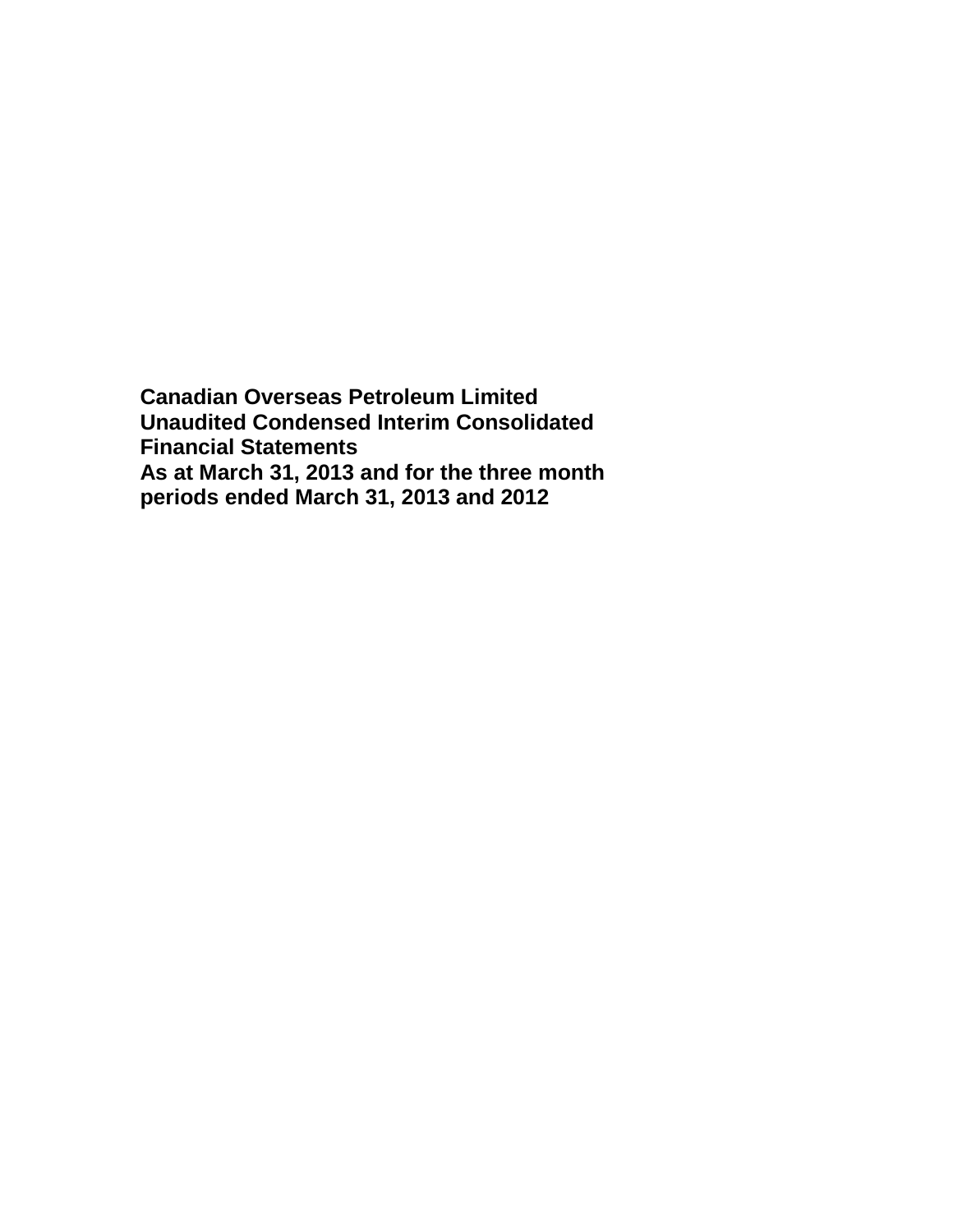#### **Management's Responsibility for Unaudited Condensed Interim Consolidated Financial Statements**

The information provided in these unaudited condensed interim consolidated financial statements is the responsibility of management. In the preparation of the statements, estimates are sometimes necessary to make a determination of future values for certain assets or liabilities. Management believes such estimates have been based on careful judgments and have been properly reflected in the accompanying unaudited condensed consolidated financial statements.

Management maintains a system of internal controls to provide reasonable assurance that the Company's assets are safeguarded and to facilitate the preparation of relevant and timely information.

The audit committee has reviewed the unaudited condensed interim consolidated financial statements with management and the auditors, and has reported to the Board of Directors. The Board of Directors has approved the unaudited condensed interim consolidated financial statements as presented.

*Signed "Arthur S. Millholland" Signed "Christopher McLean"* Arthur S. Millholland Christopher McLean President and Chief Executive Officer Chief Financial Officer May 16, 2013 May 16, 2013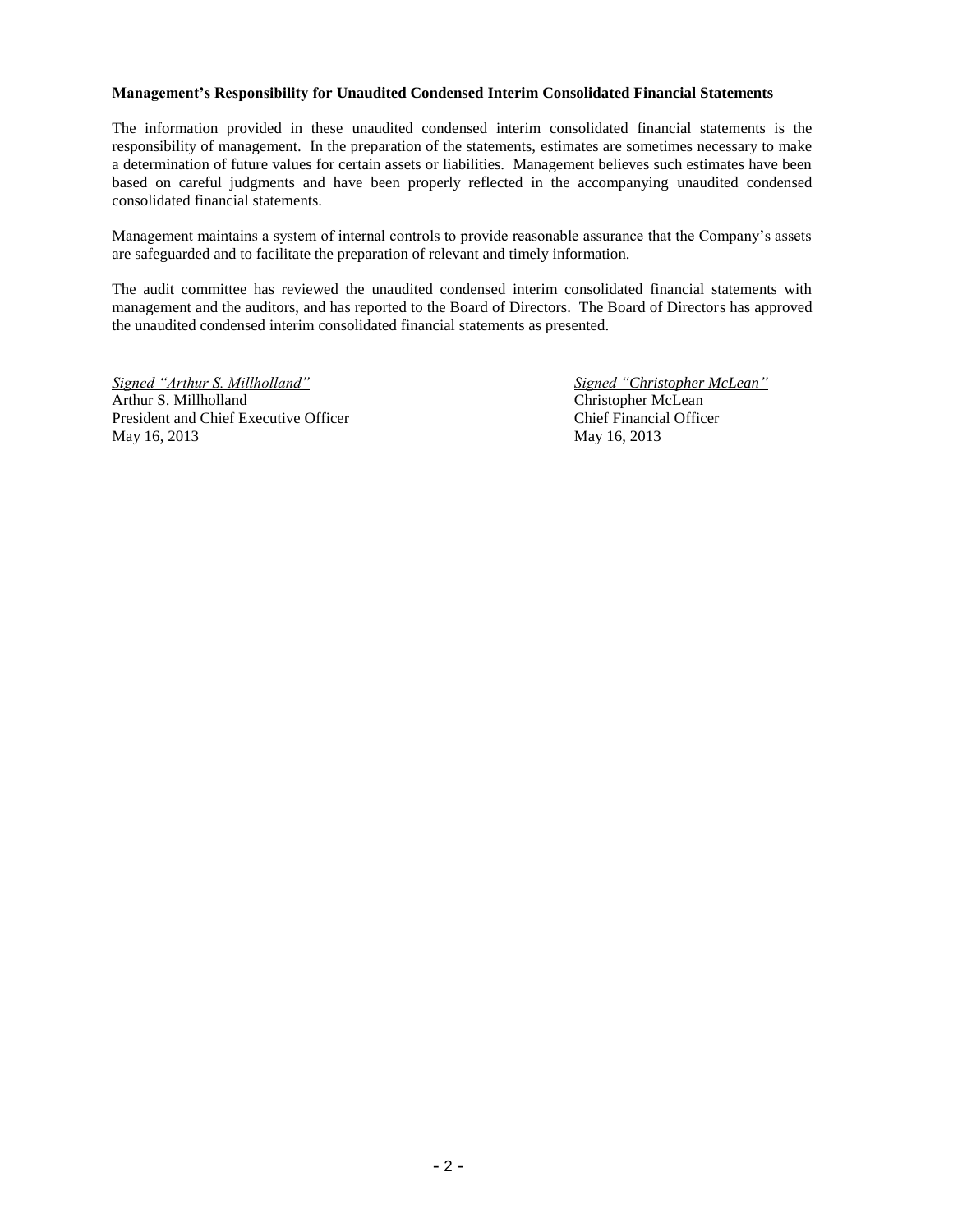# **Condensed Consolidated Statements of Financial Position (unaudited)**

**(in thousands of Canadian dollars)**

| As at<br>March 31,<br>2013               |    | December 31, |    |            |
|------------------------------------------|----|--------------|----|------------|
|                                          |    |              |    | 2012       |
|                                          |    |              |    |            |
| <b>Assets</b><br>Current                 |    |              |    |            |
|                                          | \$ |              |    |            |
| Cash and cash equivalents (note 3)       |    | 2,321        | \$ | 4,374      |
| Accounts receivable                      |    | 88           |    | 237        |
| Prepaid expenses                         |    | 221          |    | 212        |
|                                          |    | 2,630        |    | 4,823      |
| Deposit for seismic data                 |    | 15,234       |    | 14,924     |
| Deposits and prepayments                 |    | 49           |    | 49         |
| Exploration and evaluation assets        |    | 251          |    |            |
| Office equipment                         |    | 208          |    | 218        |
|                                          | \$ | 18,372       | \$ | 20,014     |
| <b>Liabilities</b>                       |    |              |    |            |
| Current                                  |    |              |    |            |
| Accounts payable and accrued liabilities | \$ | 3,437        | \$ | 3,194      |
|                                          |    | 3,437        |    | 3,194      |
| <b>Shareholders' Equity</b>              |    |              |    |            |
| Share capital                            |    | 100,768      |    | 100,768    |
| Warrants                                 |    | 37,359       |    | 37,359     |
| Contributed capital reserve              |    | 9,113        |    | 9,113      |
| Deficit                                  |    | (132, 641)   |    | (130, 602) |
| Accumulated other comprehensive          |    |              |    |            |
| income                                   |    | 336          |    | 182        |
|                                          |    | 14,935       |    | 16,820     |
|                                          | \$ | 18,372       | \$ | 20,014     |

**Subsequent events (note 4)**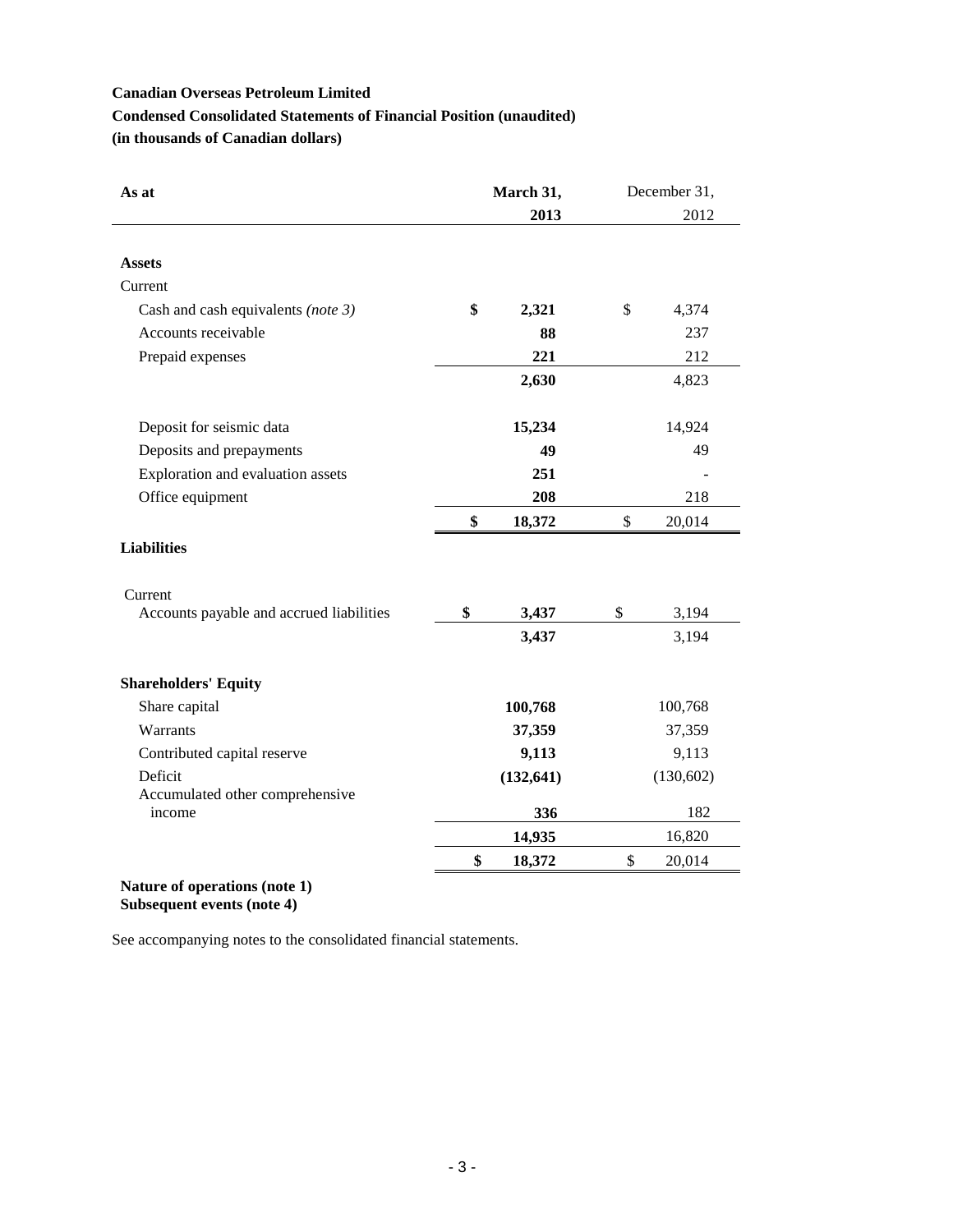# **Condensed Consolidated Statements of Comprehensive Loss (unaudited)**

**(in thousands of Canadian dollars, except per share amounts)**

| For the three months ended March 31                        | 2013          | 2012            |
|------------------------------------------------------------|---------------|-----------------|
|                                                            |               |                 |
| <b>Operations</b>                                          |               |                 |
| Services to third parties                                  | \$            | \$<br>47        |
| Exploration                                                | 21            | (8,223)         |
| Pre-license costs                                          | (366)         | (457)           |
| Administrative                                             | (1,952)       | (1,538)         |
| Depreciation                                               | (15)          | (13)            |
|                                                            | (2,312)       | (10, 184)       |
| <b>Finance income and costs</b>                            |               |                 |
| Interest income                                            | 5             | 19              |
| Interest and financing charges                             |               | (4)             |
| Foreign exchange gain / (loss)                             | 268           | (39)            |
|                                                            | 273           | (24)            |
| Loss                                                       | (2,039)       | (10,208)        |
| Gain on translation of foreign subsidiaries <sup>(1)</sup> | 154           | 29              |
| Comprehensive loss                                         | \$<br>(1,885) | \$<br>(10, 179) |
| Loss per share (basic and diluted)                         | \$(0.01)      | \$(0.04)        |
| Weighted average number of shares outstanding              | 284,016,939   | 284,016,939     |

**(1)**Other comprehensive income includes items that may be subsequently reclassified into profit and loss.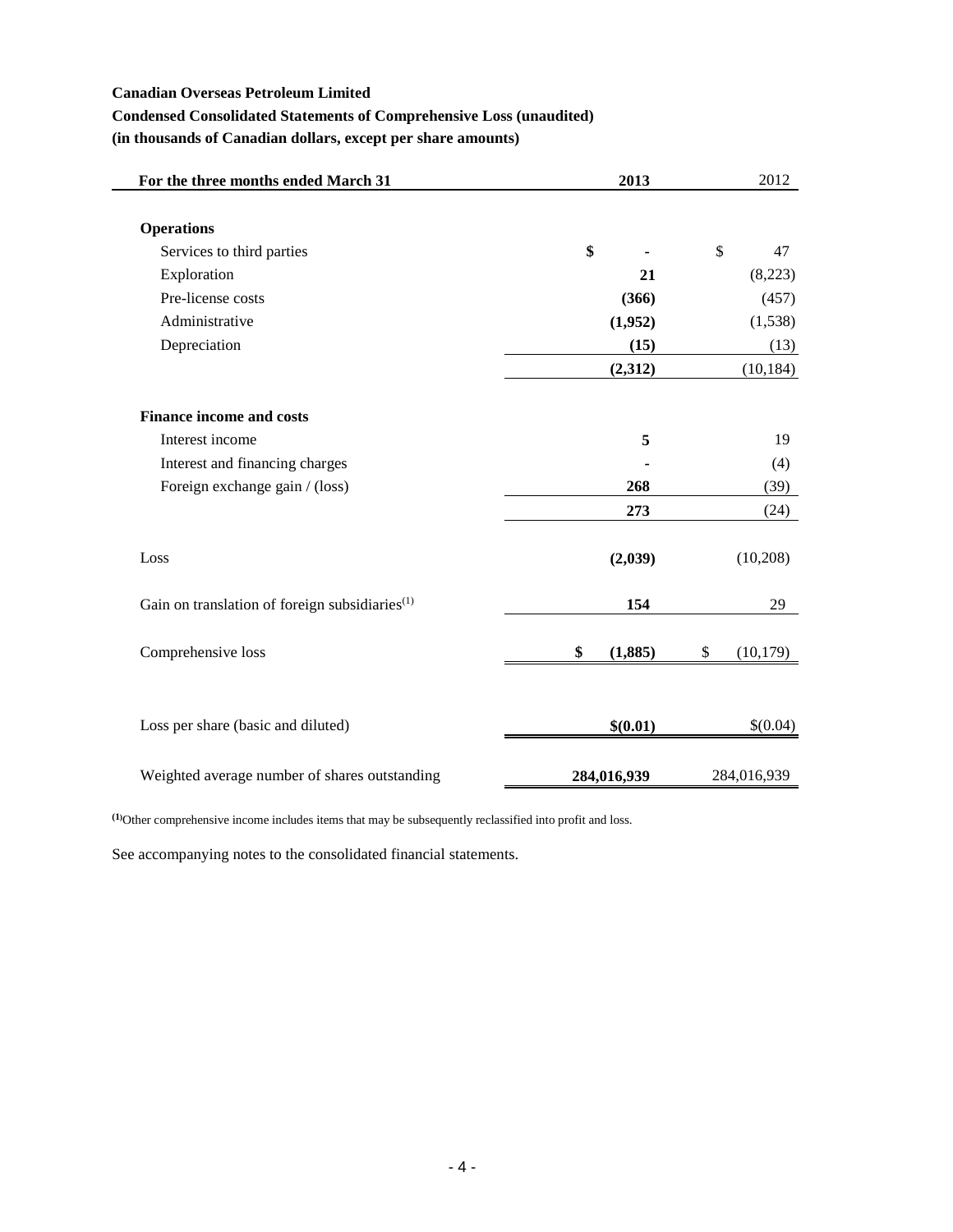# **Condensed Consolidated Statements of Changes in Equity (unaudited)**

**(in thousands of Canadian dollars)**

|                                                 |                    |                         |                               |                | <b>Accumulated</b>     |               |
|-------------------------------------------------|--------------------|-------------------------|-------------------------------|----------------|------------------------|---------------|
|                                                 | <b>Share</b>       |                         | <b>Contributed</b><br>Capital |                | Other<br>Comprehensive | <b>Total</b>  |
|                                                 |                    | <b>Capital Warrants</b> | <b>Reserve</b>                | <b>Deficit</b> | Income <sup>(1)</sup>  | <b>Equity</b> |
| <b>Balance at January 1, 2012</b>               | \$                 | 100,768 \$ 37,359       | \$<br>9,113                   | \$ (73,964)    | \$<br>328              | \$<br>73,604  |
| Comprehensive (loss) /<br>income for the period |                    |                         |                               | (10,208)       | 29                     | (10, 179)     |
| <b>Balance at March 31, 2012</b>                |                    | \$100,768 \$37,359      | \$<br>9,113                   | \$ (84,172)    | \$<br>357              | \$<br>63,425  |
| <b>Balance at January 1, 2013</b>               | \$100,768          | \$37,359                | \$<br>9,113                   | \$ (130,602)   | \$<br>182              | \$<br>16,820  |
| Comprehensive (loss) /<br>income for the period |                    |                         |                               | (2,039)        | 154                    | (1,885)       |
| <b>Balance at March 31, 2013</b>                | \$100,768 \$37,359 |                         | \$<br>9,113                   | \$ (132, 641)  | \$<br>336              | \$<br>14,935  |

**(1)**As at March 31, 2013 the accumulated other comprehensive income balance consists of unrealized foreign exchange on translation of foreign subsidiaries.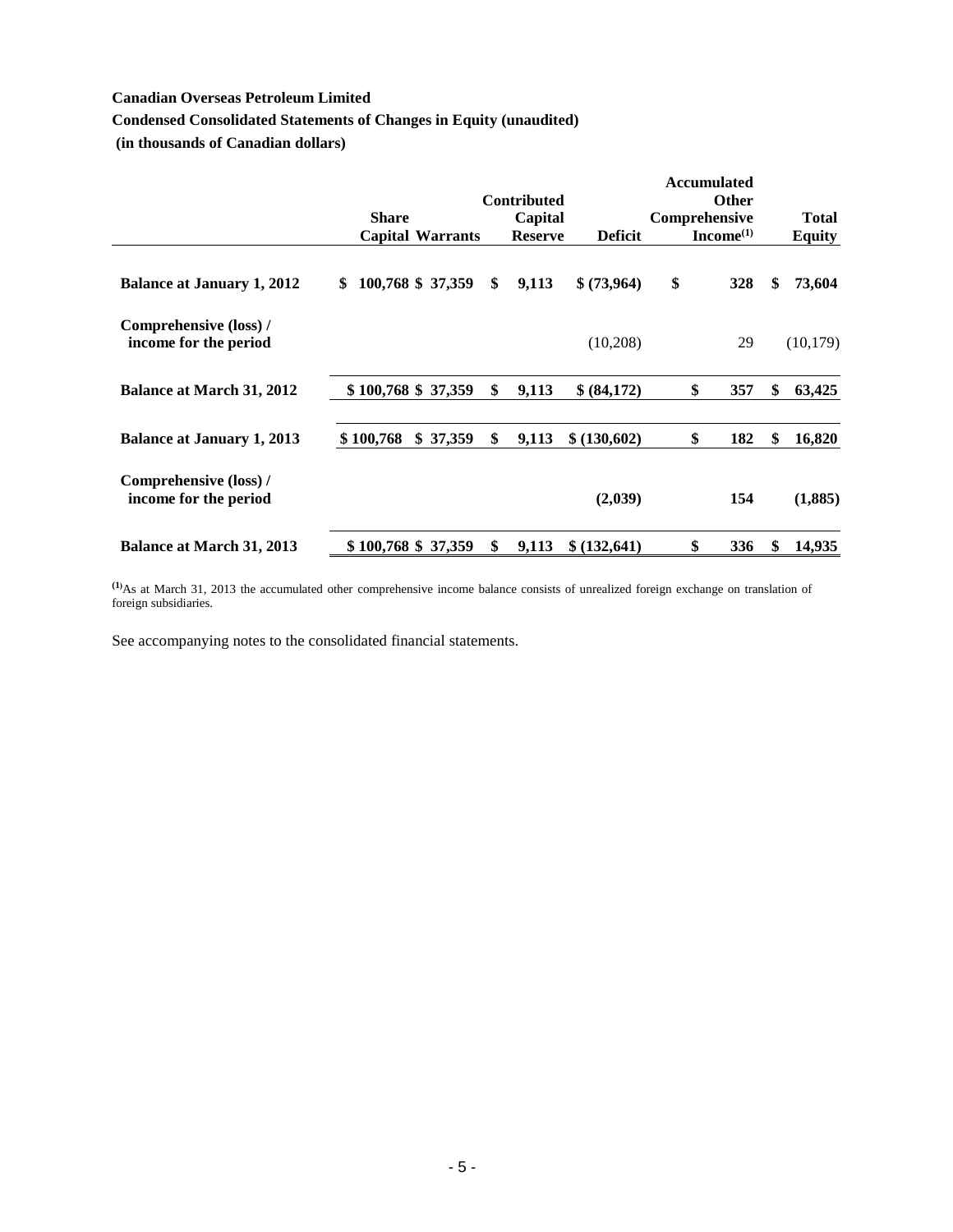# **Condensed Consolidated Statements of Cash Flows (unaudited)**

**(in thousands of Canadian dollars)**

| For the three months ended March 31                                                   | 2013          | 2012           |
|---------------------------------------------------------------------------------------|---------------|----------------|
| <b>Cash Used In Operating Activities</b>                                              |               |                |
| Loss                                                                                  | \$<br>(2,039) | \$<br>(10,208) |
| Add (subtract) non-cash items:                                                        |               |                |
| Interest income                                                                       | (5)           | (19)           |
| Depreciation                                                                          | 15            | 13             |
| Unrealized foreign exchange loss                                                      | (291)         | (342)          |
| Funds used in operations                                                              | (2,320)       | (10, 556)      |
| Change in non-cash working capital (note 6)                                           | 537           | (23, 839)      |
|                                                                                       | (1,783)       | (34, 395)      |
| <b>Investing Activities</b>                                                           |               |                |
| Additions to office equipment                                                         | (5)           | (7)            |
| Additions to exploration & evaluation assets                                          | (251)         | (73)           |
| Interest income                                                                       | 5             | 19             |
| Net change in non-cash working capital (note 6)                                       | ٠             | (341)          |
|                                                                                       | (251)         | (402)          |
| Decrease in cash and cash equivalents during<br>the period                            | (2,034)       | (34,797)       |
| Effect of foreign exchange on cash and cash<br>equivalents held in foreign currencies | (19)          | 389            |
| Cash and cash equivalents, beginning of period                                        | 4,374         | 71,924         |
| Cash and cash equivalents, end of period                                              | \$<br>2,321   | \$<br>37,516   |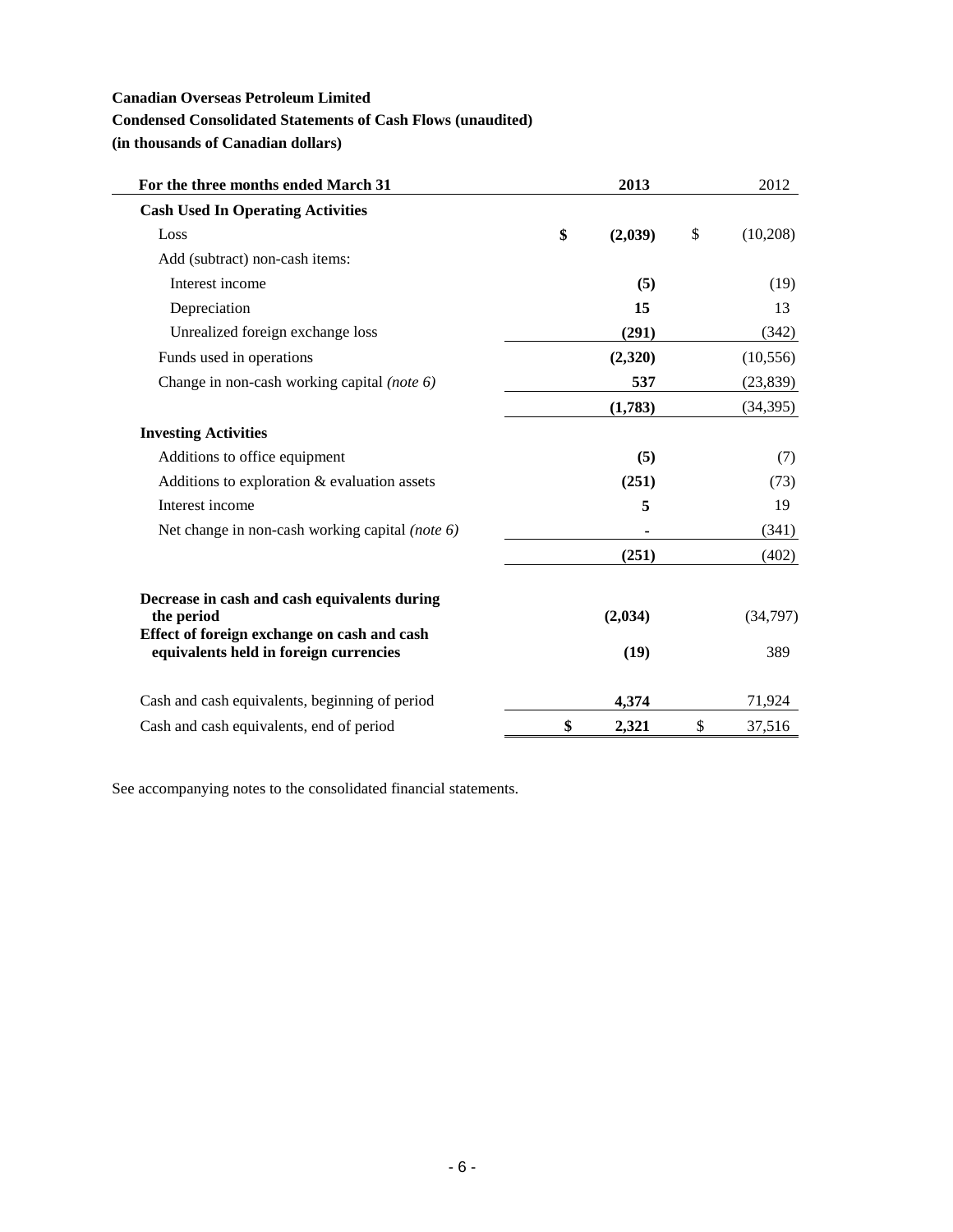## **1. NATURE OF OPERATIONS**

Canadian Overseas Petroleum Limited ("COPL" or the "Company"), is a widely-held publicly traded company incorporated and domiciled in Canada. The Company's common shares are traded on the TSX Venture Exchange in Canada. The Company's registered office is in Calgary, Alberta at 400, 604 – 1<sup>st</sup> Street SW.

COPL and its subsidiaries are involved in the identification, acquisition, exploration and development of oil and natural gas reserves. Currently the Company has the following subsidiaries, all of which are whollyowned:

- COPL Technical Services Limited, which is involved in providing technical services to the COPL group of companies;
- Canadian Overseas Petroleum (UK) Limited ("COPL UK"), which conducts the Company's operations in the United Kingdom ("UK") North Sea;
- Canadian Overseas Petroleum (Bermuda Holdings) Limited and Canadian Overseas Petroleum (Bermuda) Limited ("COPL Bermuda"), which were created in May 2011 to conduct anticipated operations in offshore Liberia; and
- COPL New Zealand Limited, which was incorporated in New Zealand on November 8, 2012 to participate in an onshore exploration license in New Zealand.

# **2. BASIS OF PREPARATION AND GOING CONCERN**

### *Basis of Preparation and Compliance*

The Company's unaudited condensed interim consolidated financial statements ("financial statements") have been prepared in accordance with International Financial Reporting Standards ("IFRS") as issued by the International Accounting Standards Board ("IASB") and are reported in thousands of Canadian dollars ("\$") in accordance with International Accounting Standard ("IAS") 34, "Interim Financial Reporting". The Company's financial statements should be read in conjunction with the Company's audited annual consolidated financial statements as at and for the years ended December 31, 2012 and 2011, which outline the Company's significant accounting policies in Note 3 thereto, as well as the Company's critical accounting judgments and key sources of estimation uncertainty as set out in Note 3 thereto, which have been applied consistently in these financial statements, except as noted below.

These financial statements were approved for issuance by the Board of Directors on May 16, 2013.

### *Going Concern*

These consolidated financial statements are prepared on a going concern basis which assumes that the Company will be able to realize its assets and discharge its liabilities in the normal course of business.

Currently, the Company does not have material cash inflows and/or adequate financing to develop profitable operations. The Company is pursuing exploration projects and contracts (note 4) that will require substantial additional financing before they are able to generate positive operating cash flows. Accordingly, the Company's continued successful operations are dependent on its ability to obtain additional financing. There is no assurance that the Company will be able to obtain adequate financing in the future or that such financing will be obtained on terms advantageous to the Company. With no assurance such financing will be obtained, there is a significant doubt that the Company will be able to continue as a going concern. These financial statements do not give effect to adjustments that would be necessary to the carrying values and classifications of assets and liabilities should the Company be unable to continue as a going concern.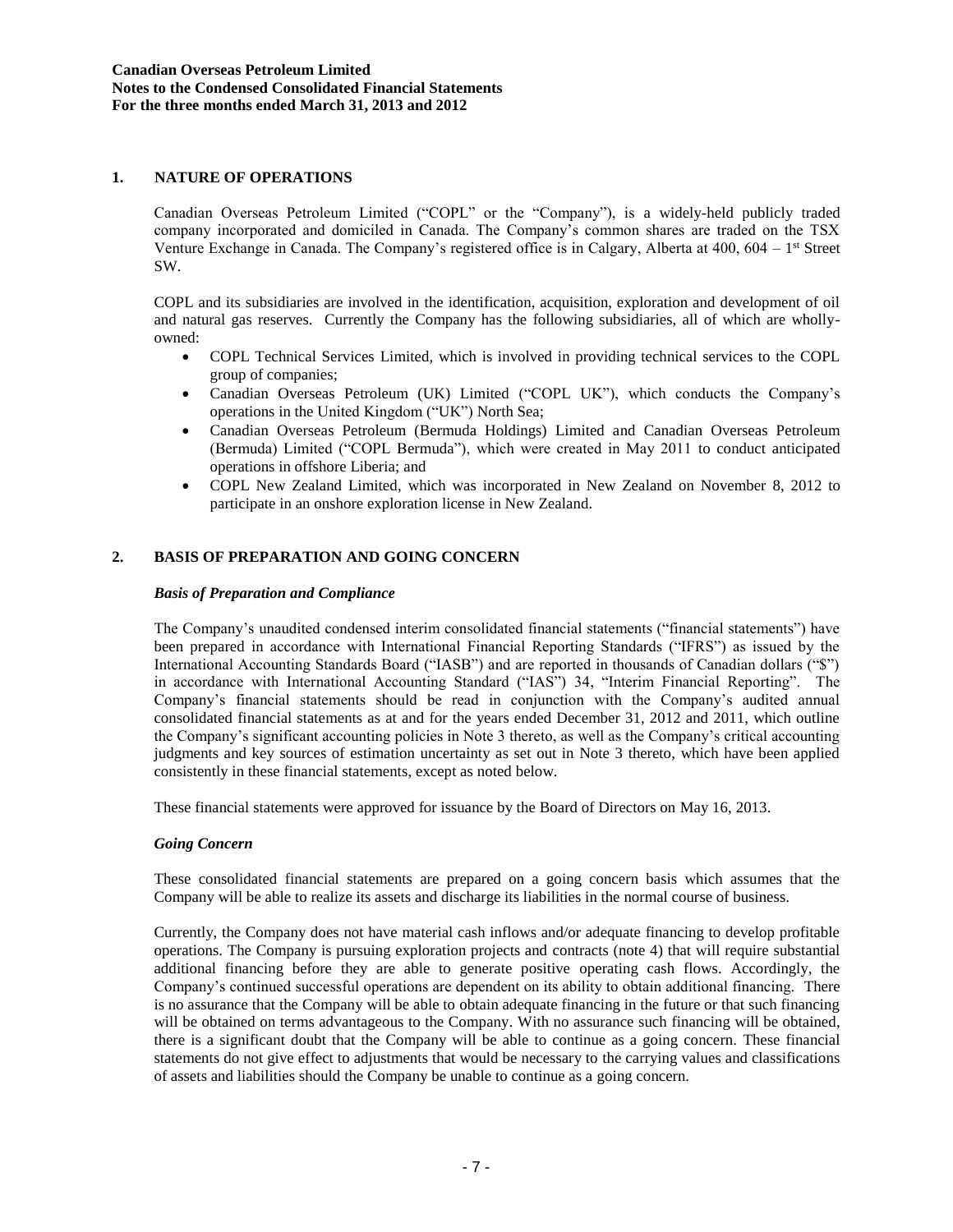#### *Accounting Standards*

As at January 1, 2013 the Company adopted the following standards for which the Company has assessed and determined there was no material impact on its financial results and financial position:

- IFRS 10, "Consolidated Financial Statements" which supersedes IAS 27 "Consolidation and Separate Financial Statements" and SIC-12 "Consolidation – Special Purpose Entities";
- IFRS 11, "Joint Arrangements";
- IFRS 12, "Disclosure of Interests in Other Entities"; and
- IFRS 13, "Fair Value Measurement".

# **3. CASH AND CASH EQUIVALENTS**

| (\$000's)            |   | <b>March 31, 2013</b> | December 31, 2012 |       |  |  |
|----------------------|---|-----------------------|-------------------|-------|--|--|
| Cash                 | S | 1.065                 |                   | 2.914 |  |  |
| Bankers' Acceptance  |   | 999                   |                   | 1.199 |  |  |
| Credit card deposits |   | 257                   |                   | 261   |  |  |
|                      | S | 2.321                 |                   |       |  |  |

Cash balances earn interest, whenever possible, at floating rates based on daily bank deposit rates. Bankers' Acceptances are made for periods varying between one and three months, depending on immediate cash requirements and earn interest at the respective Bankers' Acceptance rates.

Credit card deposits are bank deposits that cover the maximum credit limit available for corporate credit cards.

The fair value of cash and cash equivalents was \$2.3 million as at March 31, 2013 (\$4.4 million as at December 31, 2012). The Company deposits its cash with reputable Canadian and UK banks. The Company did not have any overdraft facilities in place as at March 31, 2013 and December 31, 2012.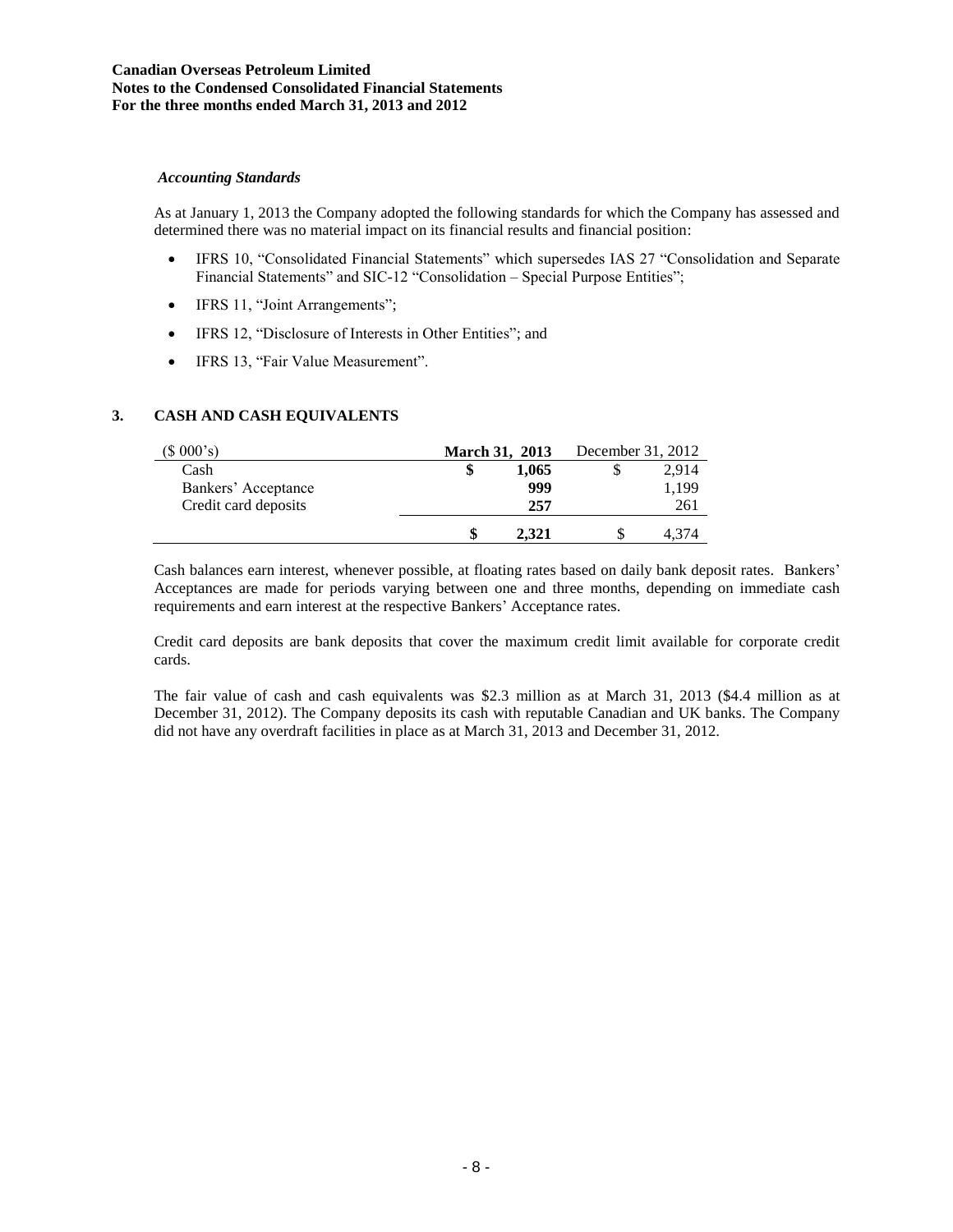## **4. SUBSEQUENT EVENTS**

#### *Liberia transactions*

On April 5, 2013, the closing and completion of previously announced transactions between the Company's subsidiary COPL Bermuda occurred; first with Peppercoast Petroleum plc ("Peppercoast"), and second with ExxonMobil Exploration and Production Liberia Limited ("ExxonMobil"). The closing of the transactions followed the ratification of the Production Sharing Contract ("PSC"), governing Block LB-13 offshore Liberia, by the Liberian Legislature. As a result, the Company holds a 20% working interest in Block LB-13, with the remaining 80% being held by ExxonMobil, who is also the operator under this license.

Further to the closing of the Liberia transactions, the Company has the following obligations outstanding as at the date of issuing these financial statements:

- \$7.0 million payable to ExxonMobil in respect of closing payments made by ExxonMobil to the Government of Liberia on behalf of COPL Bermuda;
- \$0.2 million payable to ExxonMobil in respect of annual social and development fees under the PSC, paid by ExxonMobil on behalf of COPL; and
- \$0.3 million in respect of termination fees payable to Peppercoast under the Sale and Purchase Agreement ("SPA").

The Company expects to pay the above mentioned obligations from proceeds of a proposed public offering (as discussed below). The \$7.0 million payable to ExxonMobil is due on June 20, 2013, and if the Company is unable to settle in cash at that time then this obligation will be settled by forfeiting an additional gross 3% ownership in the Block LB-13 license so that the Company would have a 17% interest.

In addition, further to the SPA provisions, the Company took over Peppercoast's office in Monrovia, Liberia, and eight Liberian employees.

### *Financing*

On April 15, 2013, the Company filed a preliminary short form prospectus to obtain financing for its operations of up to \$25 million. The agents are entitled to a cash commission equal to 6.5% of the gross proceeds of the offering. Other expenses related to the offering are estimated at \$0.5 million.